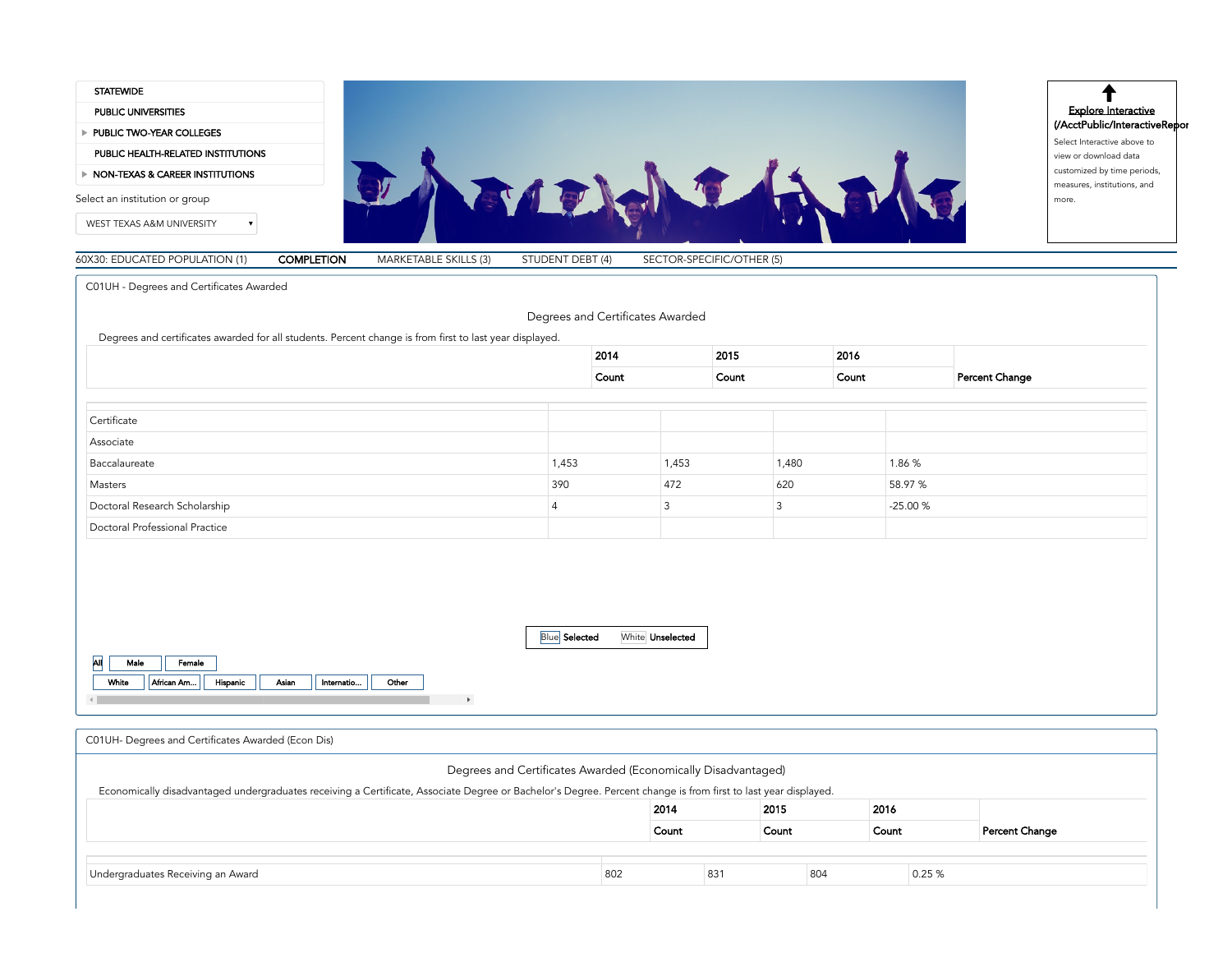<span id="page-1-0"></span>C03U - [Graduation](#page-1-0) Rates

# Graduation Rate: 4-, 5-, and 6-Year

First-time, full-time entering degree-seeking students who enrolled in a minimum of 12 SCH their first fall semester who graduated from the same institution or another Texas public or independent institution. Percentage po change is from first to last year displayed.

|                               | 2014                        |       |                  |      | 2015 |                             | 2016    |         |                             |       |         |         |
|-------------------------------|-----------------------------|-------|------------------|------|------|-----------------------------|---------|---------|-----------------------------|-------|---------|---------|
|                               | <b>Entering Fall Cohort</b> |       | Percent<br>Count |      |      | <b>Entering Fall Cohort</b> |         | Percent | <b>Entering Fall Cohort</b> |       |         | Percent |
|                               |                             |       |                  |      |      |                             |         |         |                             |       |         |         |
| 4-Year Graduation Rate 2010   |                             | 1,227 | 29.91 %          | 2011 |      | 1,203                       | 26.02%  | 2012    |                             | 1,199 | 29.61 % | $-0.30$ |
| * Same                        |                             |       | 27.38 %          |      |      |                             | 24.69%  |         |                             |       | 27.11 % | $-0.27$ |
| * Other                       |                             |       | 2.53 %           |      |      |                             | 1.33 %  |         |                             |       | 2.50 %  | $-0.03$ |
| 5-Year Graduation Rate 2009   |                             | 1,193 | 40.32 %          | 2010 |      | 1,227                       | 45.23 % | 2011    |                             | 1,203 | 40.07 % | $-0.25$ |
| * Same                        |                             |       | 35.62 %          |      |      |                             | 39.85 % |         |                             |       | 36.08 % | 0.46    |
| * Other                       |                             |       | 4.69 %           |      |      |                             | 5.38 %  |         |                             |       | 3.99%   | $-0.70$ |
| 6-Year Graduation Rate   2008 |                             | 1,149 | 47.95 %          | 2009 |      | 1,193                       | 45.43 % | 2010    |                             | 1,227 | 50.94 % | 2.99    |
| * Same                        |                             |       | 40.47 %          |      |      |                             | 39.56 % |         |                             |       | 44.17 % | 3.70    |
| * Other                       |                             |       | 7.48 %           |      |      |                             | 5.87 %  |         |                             |       | 6.76%   | $-0.72$ |

C04UHC - [Enrollment](#page-1-1)

<span id="page-1-1"></span>

| Fall Headcount<br>Fall headcount including dual credit students and not including fall flex students. Percent change is from first to last year displayed. |       |       |       |       |       |         |        |                |
|------------------------------------------------------------------------------------------------------------------------------------------------------------|-------|-------|-------|-------|-------|---------|--------|----------------|
|                                                                                                                                                            |       | 2014  |       | 2015  |       | 2016    |        |                |
|                                                                                                                                                            |       | Count |       | Count |       | Count   |        | Percent Change |
|                                                                                                                                                            |       |       |       |       |       |         |        |                |
| Total                                                                                                                                                      | 8,970 |       | 9,482 |       | 9,901 | 10.38 % |        |                |
| Male                                                                                                                                                       | 3,972 |       | 4,215 |       | 4,343 |         | 9.34 % |                |
| Female                                                                                                                                                     | 4,998 |       | 5,267 |       | 5,558 | 11.20 % |        |                |
| Total                                                                                                                                                      | 8,970 |       | 9,482 |       | 9,901 |         | 10.38% |                |
| White                                                                                                                                                      | 5,541 |       | 5,683 |       | 6,006 |         | 8.39%  |                |
| African American                                                                                                                                           | 583   |       | 610   |       | 630   |         | 8.06 % |                |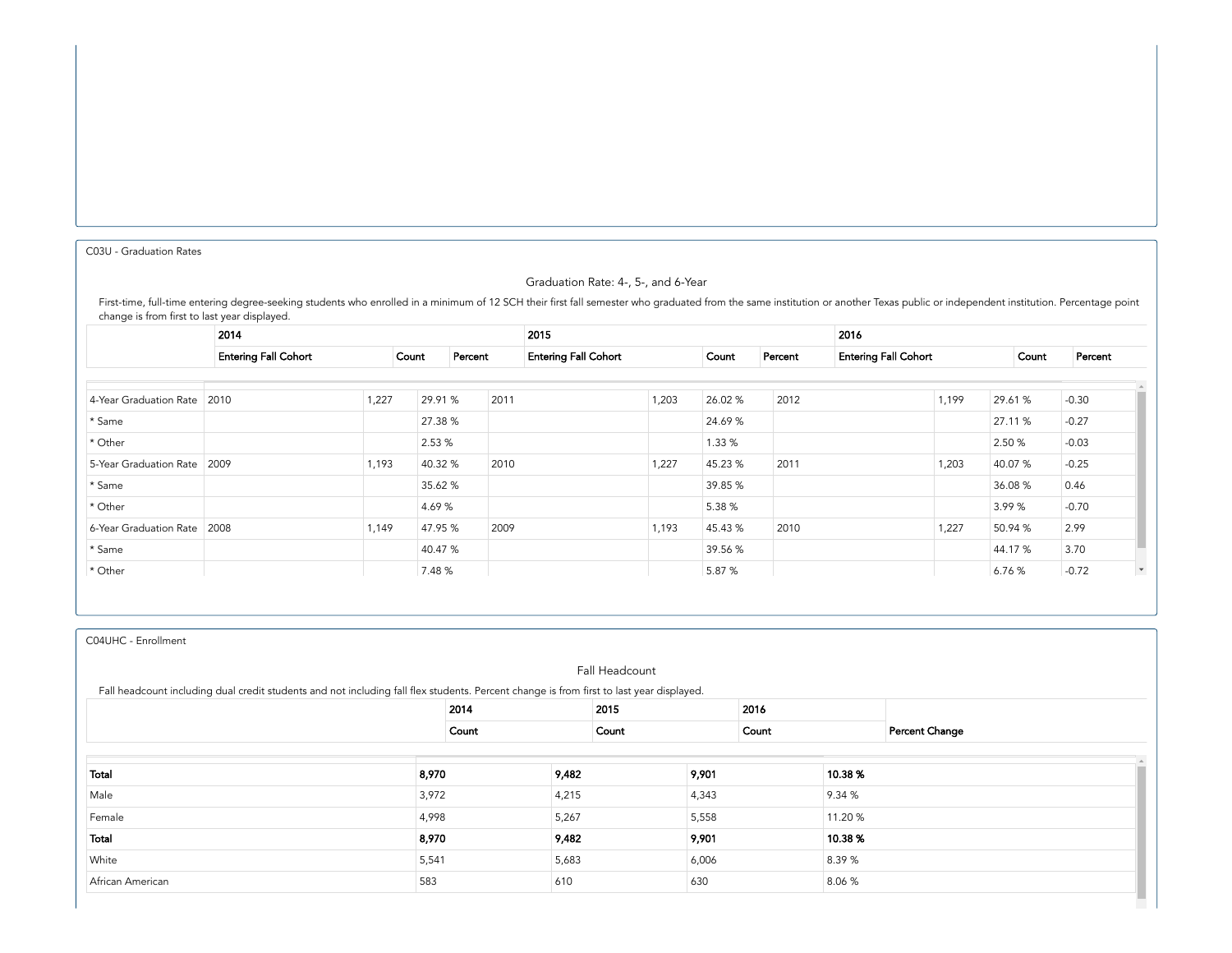| Hispanic                                        | 2,053 | 2,295 | 2,395 | 16.66%  |               |  |  |  |
|-------------------------------------------------|-------|-------|-------|---------|---------------|--|--|--|
| Asian                                           | 165   | 224   | 268   | 62.42 % | $\mathcal{F}$ |  |  |  |
|                                                 |       |       |       |         |               |  |  |  |
| <b>Blue</b> Selected<br>White <b>Unselected</b> |       |       |       |         |               |  |  |  |
| lАll<br>Fall                                    |       |       |       |         |               |  |  |  |

<span id="page-2-0"></span>

| C06U - Semester Credit Hours                                                                                       |         |                       |         |        |           |                |
|--------------------------------------------------------------------------------------------------------------------|---------|-----------------------|---------|--------|-----------|----------------|
|                                                                                                                    |         | Semester Credit Hours |         |        |           |                |
| Fall semester credit hours state funded and non-state funded. Percent change is from first to last year displayed. |         |                       |         |        |           |                |
|                                                                                                                    |         | 2015                  |         | 2016   |           |                |
|                                                                                                                    |         | Count                 |         | Count  |           | Percent Change |
|                                                                                                                    |         |                       |         |        |           |                |
| Total                                                                                                              | 354,501 |                       | 374,501 | 5.64 % |           |                |
| * Lower Division SCH                                                                                               | 51,669  |                       | 52,532  |        | 1.67 %    |                |
| * Upper Division SCH                                                                                               | 44,282  |                       | 46,967  |        | 6.06 %    |                |
| * Undergraduate SCH                                                                                                | 95,951  |                       | 99,499  |        | 3.70 %    |                |
| * Master's SCH                                                                                                     | 19,436  |                       | 22,424  |        | 15.37 %   |                |
| * Doctoral SCH                                                                                                     | 104     |                       | 74      |        | $-28.85%$ |                |
| * Special Professional SCH                                                                                         |         |                       |         |        |           |                |
| * Optometry SCH                                                                                                    |         |                       |         |        |           |                |
| * Total SCH                                                                                                        | 115,491 |                       | 121,997 |        | 5.63 %    |                |

All Fall

<span id="page-2-1"></span>

|               | C08UH - Students Receiving Pell Grants                                                                                                                     |         |       |         |         |         |       |       |         |         |         |  |
|---------------|------------------------------------------------------------------------------------------------------------------------------------------------------------|---------|-------|---------|---------|---------|-------|-------|---------|---------|---------|--|
|               | <b>Students Receiving Pell Grants</b>                                                                                                                      |         |       |         |         |         |       |       |         |         |         |  |
|               | Undergraduate students receiving a Pell grant as reported in THECB's Financial Aid Database. Percentage point change is from first to last year displayed. |         |       |         |         |         |       |       |         |         |         |  |
|               | 2012<br>2013                                                                                                                                               |         |       |         |         |         |       | 2014  |         |         |         |  |
|               | Count                                                                                                                                                      | Percent |       | Count   |         | Percent |       | Count |         | Percent |         |  |
|               |                                                                                                                                                            |         |       |         |         |         |       |       |         |         |         |  |
| Pell          | 2,669                                                                                                                                                      | 40.79 % | 2,688 |         | 38.91 % |         | 2,808 |       | 39.37 % |         | $-1.42$ |  |
| No Pell 3,874 |                                                                                                                                                            | 59.21 % | 4,220 | 61.09 % |         |         | 4,325 |       | 60.63%  |         | 1.42    |  |

**Blue Selected** White Unselected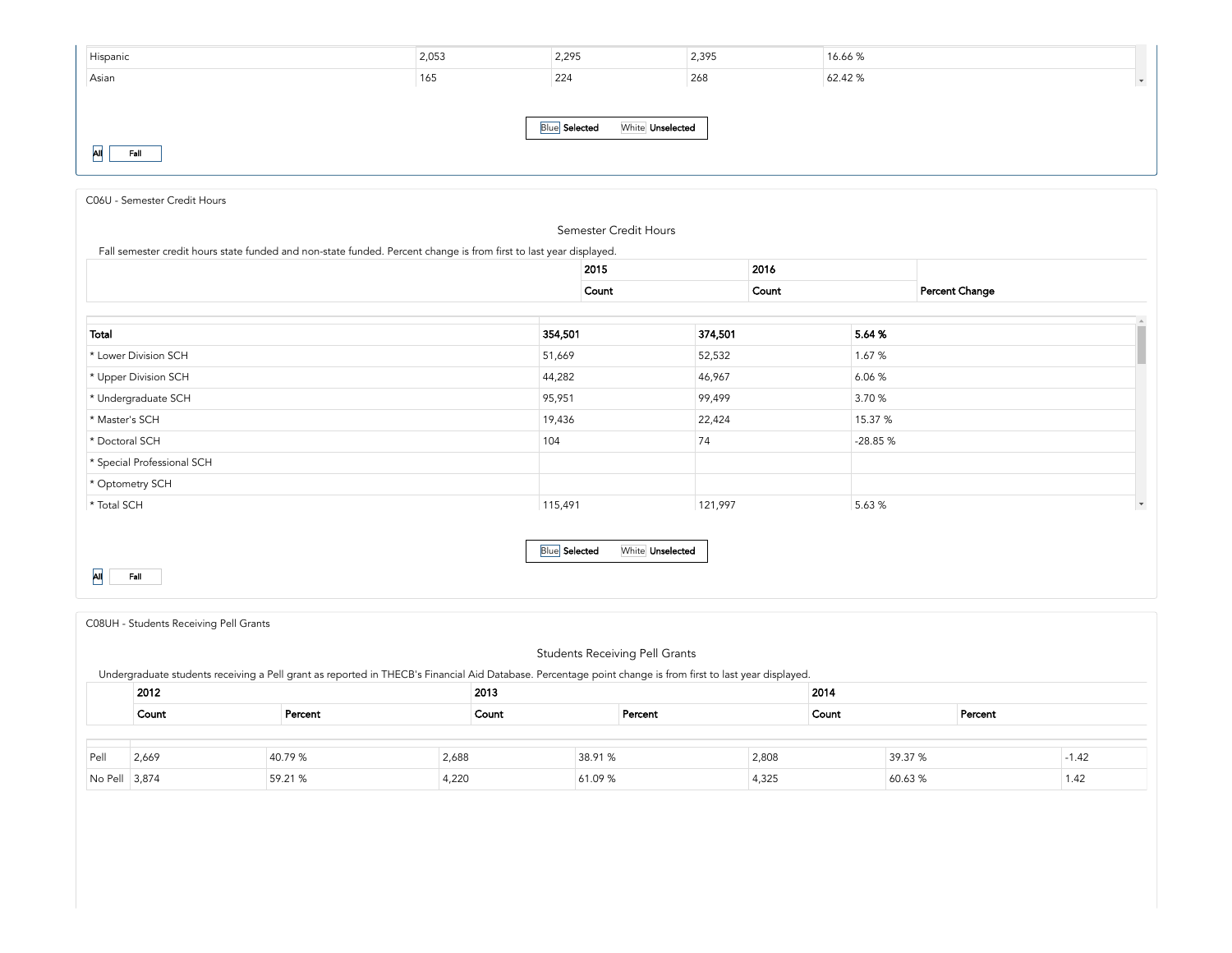<span id="page-3-0"></span>C09U - [Students](#page-3-0) in Texas Top 10% and Top 25%

# Undergraduate Students in Texas Top 10% and Top 25%

First-time undergraduates entering the summer/fall class who ranked in the top 10 percent or the top 11-25 percent of their Texas public high school classes. Percentage point change is from first to last year displayed.

|                                  |       | 2014  |          |       | 2015  |          |  |       |  | 2016     |         |         |  |  |
|----------------------------------|-------|-------|----------|-------|-------|----------|--|-------|--|----------|---------|---------|--|--|
|                                  |       | Count | Percent  |       | Count | Percent  |  | Count |  |          | Percent |         |  |  |
|                                  |       |       |          |       |       |          |  |       |  |          |         |         |  |  |
| Enrolled                         | 1,187 |       | 100.00 % | 1,255 |       | 100.00 % |  | 1,146 |  | 100.00 % |         | 0.00    |  |  |
| * Students in Texas Top 10%      | 197   |       | 16.60 %  | 238   |       | 18.96 %  |  | 212   |  | 18.50 %  |         | 1.90    |  |  |
| * Students in Texas 11%-25%      | 284   |       | 23.93 %  | 287   |       | 22.87 %  |  | 311   |  | 27.14 %  |         | 3.21    |  |  |
| * Other Criteria                 | 705   |       | 59.39 %  | 723   |       | 57.61 %  |  | 618   |  | 53.93 %  |         | $-5.46$ |  |  |
| * Applicant Rejected or Withdrew |       |       | 0.00 %   |       |       | 0.40%    |  |       |  | 0.35 %   |         | 0.35    |  |  |
| * No Application                 |       |       | 0.08%    |       |       | 0.16 %   |  |       |  | 0.09%    |         | 0.01    |  |  |



<span id="page-3-1"></span>C10UC - [Students](#page-3-1) Enrolled in Dual Credit

#### Students Enrolled in Dual Credit

**Blue Selected** White **Unselected** 

Undergraduate students enrolled in dual credit courses. Percentage point change is from first to last year displayed.

| $\sim$          | 2014  |          | 2015  |          |         |       |       | 2016     |         |      |  |  |
|-----------------|-------|----------|-------|----------|---------|-------|-------|----------|---------|------|--|--|
|                 | Count | Percent  | Count |          | Percent |       | Count |          | Percent |      |  |  |
|                 |       |          |       |          |         |       |       |          |         |      |  |  |
| Dual Credit     |       | 0.00%    |       | 0.00 %   |         |       |       | 0.00%    |         | 0.00 |  |  |
| Not Dual Credit | 7,133 | 100.00 % | 7,274 | 100.00 % |         | 7,389 |       | 100.00 % |         | 0.00 |  |  |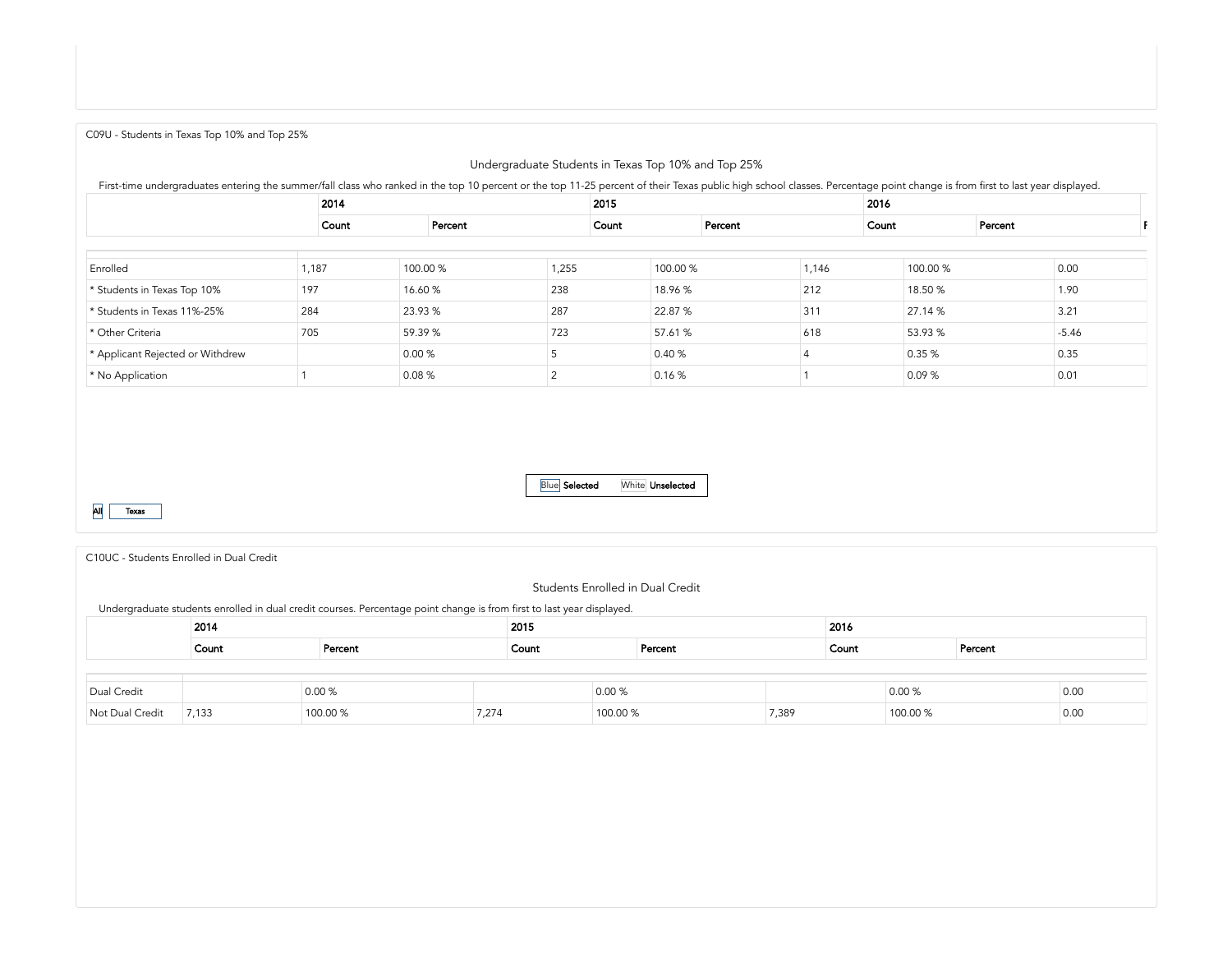<span id="page-4-0"></span>C11U - [Persistence](#page-4-0) Rate - One Year

#### Persistence Rates (One Year)

One year persistence rates for first-time, degree-seeking undergraduates enrolled in at least 12 semester credit hours in the fall. Percentage point change from first to last year displayed.

|           | 2013  | 2014    |       |         |         |       |       | 2015   |         |         |  |  |  |
|-----------|-------|---------|-------|---------|---------|-------|-------|--------|---------|---------|--|--|--|
|           | Count | Percent | Count |         | Percent |       | Count |        | Percent |         |  |  |  |
|           |       |         |       |         |         |       |       |        |         |         |  |  |  |
| Total     | 1,012 | 78.82%  | 997   | 75.36%  |         | 1,083 |       | 78.36% |         | $-0.46$ |  |  |  |
| Same 847  |       | 65.97 % | 835   | 63.11 % |         | 894   |       | 64.69% |         | $-1.28$ |  |  |  |
| Other 165 |       | 12.85 % | 162   | 12.24 % |         | 189   |       | 13.68% |         | 0.83    |  |  |  |

All 1-Year Per...

<span id="page-4-1"></span>C11U [Persistence](#page-4-1) Rate - Two Year

# Blue Selected White Unselected

Persistence Rates (Two Year)

Two year persistence rates for first-time, degree-seeking undergraduates enrolled in at least 12 semester credit hours in the fall. Percentage point change from first to last year displayed.

|           | 2012             | 2013    |       |         |  |         |  | 2014    |         |         |  |  |
|-----------|------------------|---------|-------|---------|--|---------|--|---------|---------|---------|--|--|
|           | Count<br>Percent |         | Count |         |  | Percent |  |         | Percent |         |  |  |
|           |                  |         |       |         |  |         |  |         |         |         |  |  |
| Total     | 836              | 69.72%  | 889   | 69.29%  |  | 917     |  | 69.31 % |         | $-0.41$ |  |  |
| Same 643  |                  | 53.63 % | 690   | 53.78 % |  | 701     |  | 52.99 % |         | $-0.64$ |  |  |
| Other 193 |                  | 16.10%  | 199   | 15.51 % |  | 216     |  | 16.33 % |         | 0.23    |  |  |

|  | <b>Blue</b> Selected | White <b>Unselected</b> |
|--|----------------------|-------------------------|
|--|----------------------|-------------------------|

Г  $\sim$ 

All 2-Year Per...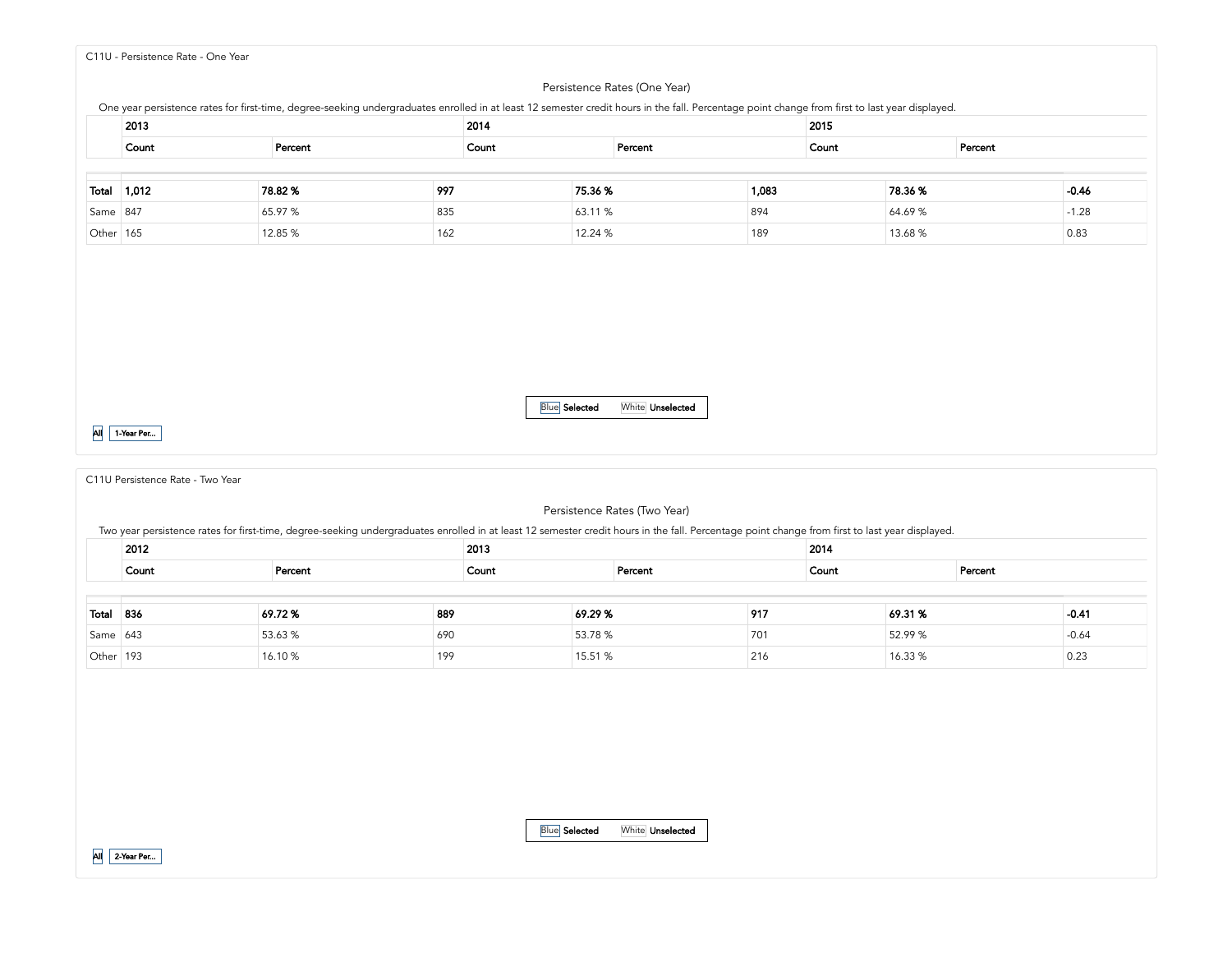## <span id="page-5-0"></span>C12U - [Graduation](#page-5-0) and Persistence Rate

#### Graduation and Persistence Rate (Six Year)

Six year graduation and persistence rate for first-time, full-time degree-seeking students who enrolled in a minimum of 12 semester credit hours their first fall semester. Percentage point change is from first to last year

|                        | 2014                        |       |         |         | 2015                        |       |         |         | 2016                        |       |         |         |
|------------------------|-----------------------------|-------|---------|---------|-----------------------------|-------|---------|---------|-----------------------------|-------|---------|---------|
|                        | <b>Entering Fall Cohort</b> | Count |         | Percent | <b>Entering Fall Cohort</b> |       | Count   | Percent | <b>Entering Fall Cohort</b> |       | Count   | Percent |
|                        |                             |       |         |         |                             |       |         |         |                             |       |         |         |
| 6-Year Graduation Rate | 2008                        | 1,149 | 58.66 % | 2009    |                             | 1,193 | 56.50 % | 2010    |                             | 1,227 | 59.49 % | 0.83    |
| * Same                 |                             | 513   | 44.65 % |         |                             | 527   | 44.17 % |         |                             | 576   | 46.94 % | 2.29    |
| * Other                |                             | 161   | 14.01 % |         |                             | 147   | 12.32 % |         |                             | 154   | 12.55 % | $-1.46$ |

C13UH [-Graduation](#page-5-1) Rates for Graduate Programs

<span id="page-5-1"></span>

| Master's students receiving a master's degree within five years. Percentage point change is from first to last year displayed. |      |                                      |          |         |      |                             |     |          |         |                             |     |          |         |
|--------------------------------------------------------------------------------------------------------------------------------|------|--------------------------------------|----------|---------|------|-----------------------------|-----|----------|---------|-----------------------------|-----|----------|---------|
|                                                                                                                                | 2014 |                                      |          |         |      | 2015                        |     |          |         | 2016                        |     |          |         |
|                                                                                                                                |      | <b>Entering Fall Cohort</b><br>Count |          | Percent |      | <b>Entering Fall Cohort</b> |     | Count    | Percent | <b>Entering Fall Cohort</b> |     | Count    | Percent |
|                                                                                                                                |      |                                      |          |         |      |                             |     |          |         |                             |     |          |         |
| Master's                                                                                                                       | 2009 | 221                                  | 100.00 % |         | 2010 |                             | 253 | 100.00 % | 2011    |                             | 285 | 100.00 % | 0.00    |
| * Did not graduate                                                                                                             |      | 78                                   | 35.29 %  |         |      |                             | 86  | 33.99%   |         |                             | 100 | 35.09 %  | $-0.20$ |
| * Graduated with Master's                                                                                                      |      | 143                                  | 64.71 %  |         |      |                             | 167 | 66.01 %  |         |                             | 185 | 64.91 %  | 0.20    |

<span id="page-5-2"></span>

| C13UH - Graduation Rates for Graduate Programs                                                                          |                              |       |         |                                                  |  |  |                              |       |         |  |  |  |  |
|-------------------------------------------------------------------------------------------------------------------------|------------------------------|-------|---------|--------------------------------------------------|--|--|------------------------------|-------|---------|--|--|--|--|
|                                                                                                                         |                              |       |         | Graduation Rates for Doctoral Programs           |  |  |                              |       |         |  |  |  |  |
| Doctoral students receiving a doctorate within ten years. Percentage point change is from first to last year displayed. |                              |       |         |                                                  |  |  |                              |       |         |  |  |  |  |
| 2015<br>2014<br>2016                                                                                                    |                              |       |         |                                                  |  |  |                              |       |         |  |  |  |  |
|                                                                                                                         | <b>2814</b> ring Fall Cohort | Count | Percent | <b>2016</b> ring Fall Cohort<br>Percent<br>Count |  |  | <b>2016</b> ring Fall Cohort | Count | Percent |  |  |  |  |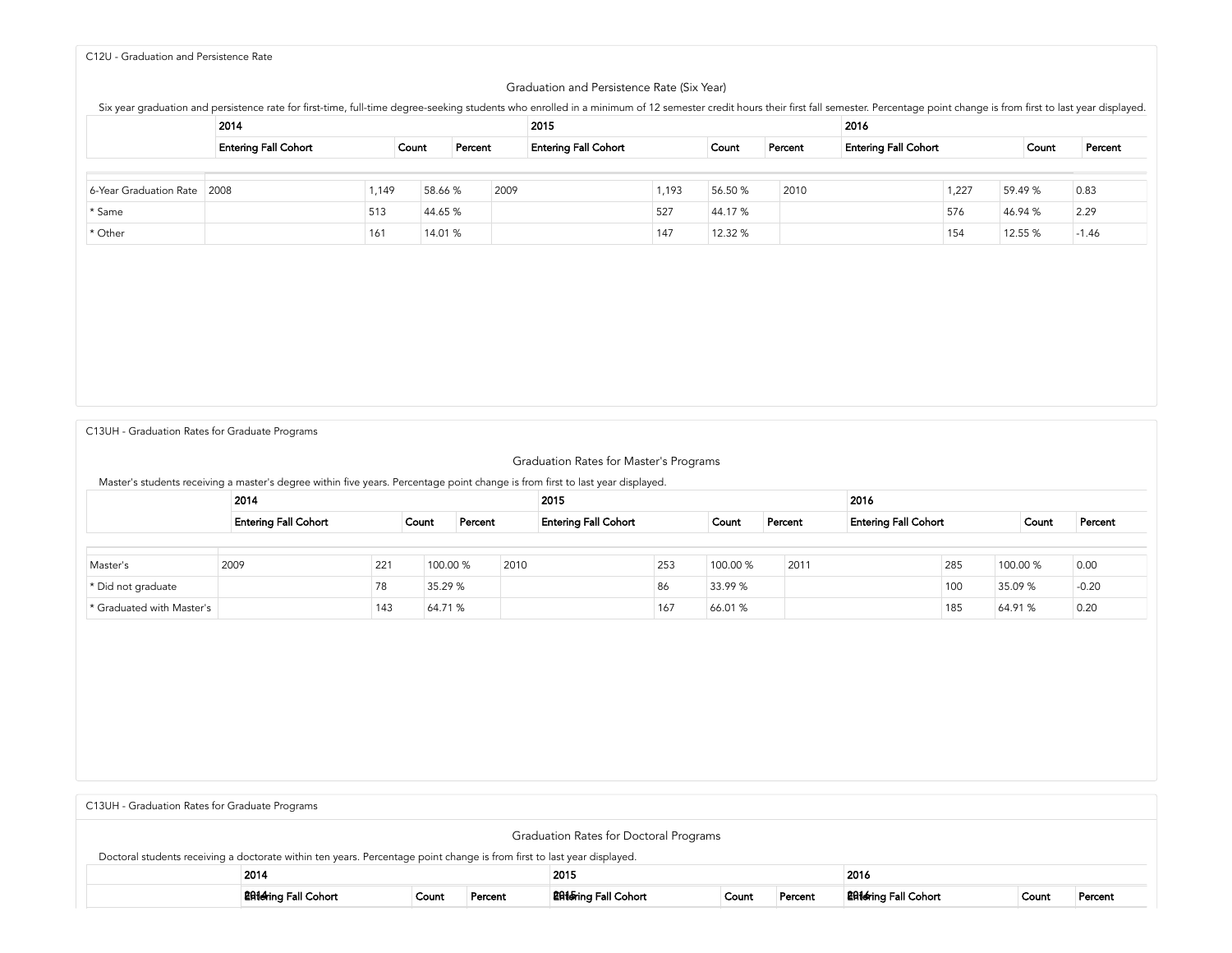| Doctoral                   | 2004 | 100.00 % |  | 2005 | 100.00 % | 0.00     |
|----------------------------|------|----------|--|------|----------|----------|
| * Graduated with Doctorate |      | 40.00 %  |  |      | 100.00 % | 60.00    |
| * Did not graduate         |      | 60.00 %  |  |      | 0.00 %   | $-60.00$ |
| * Graduated with Master's  |      | 0.00%    |  |      | 0.00%    | 0.00     |

C14U - Graduates as % of Total FTE [Enrollment](#page-6-0)

# <span id="page-6-0"></span>Graduates as a Percent of Undergraduate FTE Enrollment The number of students who received an bachelor's degree from the institution in a given year divided by the annual full-time equivalent enrollment at that institution. 2014 2015 2016 Pct Pct Pct Bachelors 23.89 % 23.57 % 23.45 %

<span id="page-6-1"></span>C15U - [Graduation](#page-6-1) Rate of 2-Year College Transfers

# Graduation Rate of 2-Year College Students Who Transfer to a University

Graduation rate of 2-year college students who transfer to a university. Rates are grouped by those who transferred with more or less than 30 semester credit hours. Percentage point change is from first to last year displa

|                    | 2014  |          | 2015  |          |         |     | 2016  |          |         |         |
|--------------------|-------|----------|-------|----------|---------|-----|-------|----------|---------|---------|
|                    | Count | Percent  | Count |          | Percent |     | Count |          | Percent |         |
|                    |       |          |       |          |         |     |       |          |         |         |
| Less than 30 SCH   | 154   | 100.00 % | 142   | 100.00 % |         | 122 |       | 100.00 % |         | 0.00    |
| * Graduated        |       | 46.10%   | 57    | 40.14 %  |         | 61  |       | 50.00 %  |         | 3.90    |
| * Did not graduate | 83    | 53.90 %  | 85    | 59.86 %  |         | 61  |       | 50.00 %  |         | $-3.90$ |
| 30 or More SCH     | 507   | 100.00 % | 508   | 100.00 % |         | 519 |       | 100.00 % |         | 0.00    |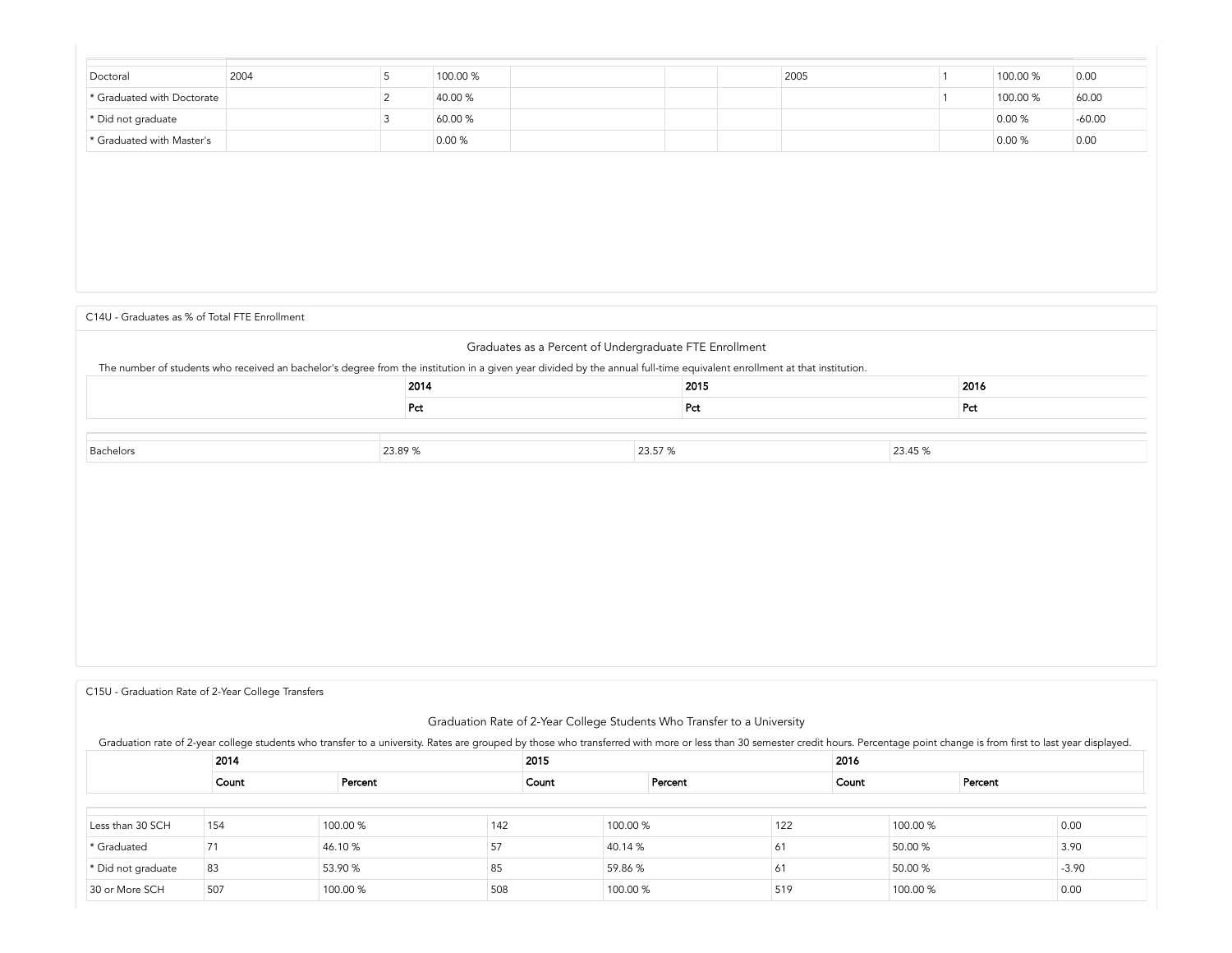| raduatec   | $\sim$<br>288 | 298 | $\sim$ $\sim$<br>58.66 % | 303 | $F^{\wedge}$<br>JU.JU /C | . .<br>1.56 |
|------------|---------------|-----|--------------------------|-----|--------------------------|-------------|
| $+$ $\sim$ | 219           | 210 |                          |     |                          |             |

<span id="page-7-0"></span>C16U - Bachelor's [Graduates](#page-7-0) with Hours at a 2-Year

## Bachelor's Graduates with Hours at a Texas 2-Year College

#### Bachelor's graduates who accrued semester credit hours (SCH) at a Texas public two-year institution at any time before graduation. Percentage point change is from Ārst to last year displayed.

|                  | 2014  |         |     | 2015  |         |         |     | 2016  |         |         |         |  |
|------------------|-------|---------|-----|-------|---------|---------|-----|-------|---------|---------|---------|--|
|                  | Count | Percent |     | Count |         | Percent |     | Count |         | Percent |         |  |
|                  |       |         |     |       |         |         |     |       |         |         |         |  |
| Less than 30 SCH | 532   | 36.66 % | 499 |       | 34.37 % |         | 489 |       | 33.04 % |         | $-3.62$ |  |
| 30 or More SCH   | 483   | 33.29 % | 502 |       | 34.57 % |         | 538 |       | 36.35 % |         | 3.06    |  |

<span id="page-7-1"></span>C18UC - [Underprepared](#page-7-1) Students Who Satisfy TSI

# Underprepared Students Who Satisfy TSI in Two Years

Of the first-time summer/fall entering (non-flex entry) degree seeking undergraduates who failed the initial TSI test (math, reading, writing) and were not TSI exempted, the percent of students who satisfied TSI requiremen years. Percentage point change is from first to last year displayed.

|                | 2011  |          |       | 2012 |          |         |     | 2013  |          |         |          |                          |
|----------------|-------|----------|-------|------|----------|---------|-----|-------|----------|---------|----------|--------------------------|
|                | Count | Percent  | Count |      |          | Percent |     | Count |          | Percent |          | Pς                       |
|                |       |          |       |      |          |         |     |       |          |         |          |                          |
| Math           | 140   | 100.00 % | 110   |      | 100.00 % |         | 135 |       | 100.00 % |         | 0.00     |                          |
| * Met          | 81    | 57.86 %  | 71    |      | 64.55 %  |         | 84  |       | 62.22 %  |         | 4.36     |                          |
| * Did Not Meet | 59    | 42.14 %  | 39    |      | 35.45 %  |         | 51  |       | 37.78 %  |         | $-4.36$  |                          |
| Reading        | 24    | 100.00 % | 23    |      | 100.00 % |         | 35  |       | 100.00 % |         | 0.00     |                          |
| * Met          | 16    | 66.67 %  | 17    |      | 73.91 %  |         | 10  |       | 28.57 %  |         | $-38.10$ |                          |
| * Did Not Meet | 8     | 33.33 %  |       |      | 26.09 %  |         | 25  |       | 71.43 %  |         | 38.10    |                          |
| Writing        | 67    | 100.00 % | 51    |      | 100.00 % |         | 55  |       | 100.00 % |         | 0.00     |                          |
| * Met          | 36    | 53.73 %  | 22    |      | 43.14 %  |         | 23  |       | 41.82%   |         | $-11.91$ |                          |
| * Did Not Meet | 31    | 46.27 %  | 29    |      | 56.86 %  |         | 32  |       | 58.18%   |         | 11.91    | $\overline{\phantom{0}}$ |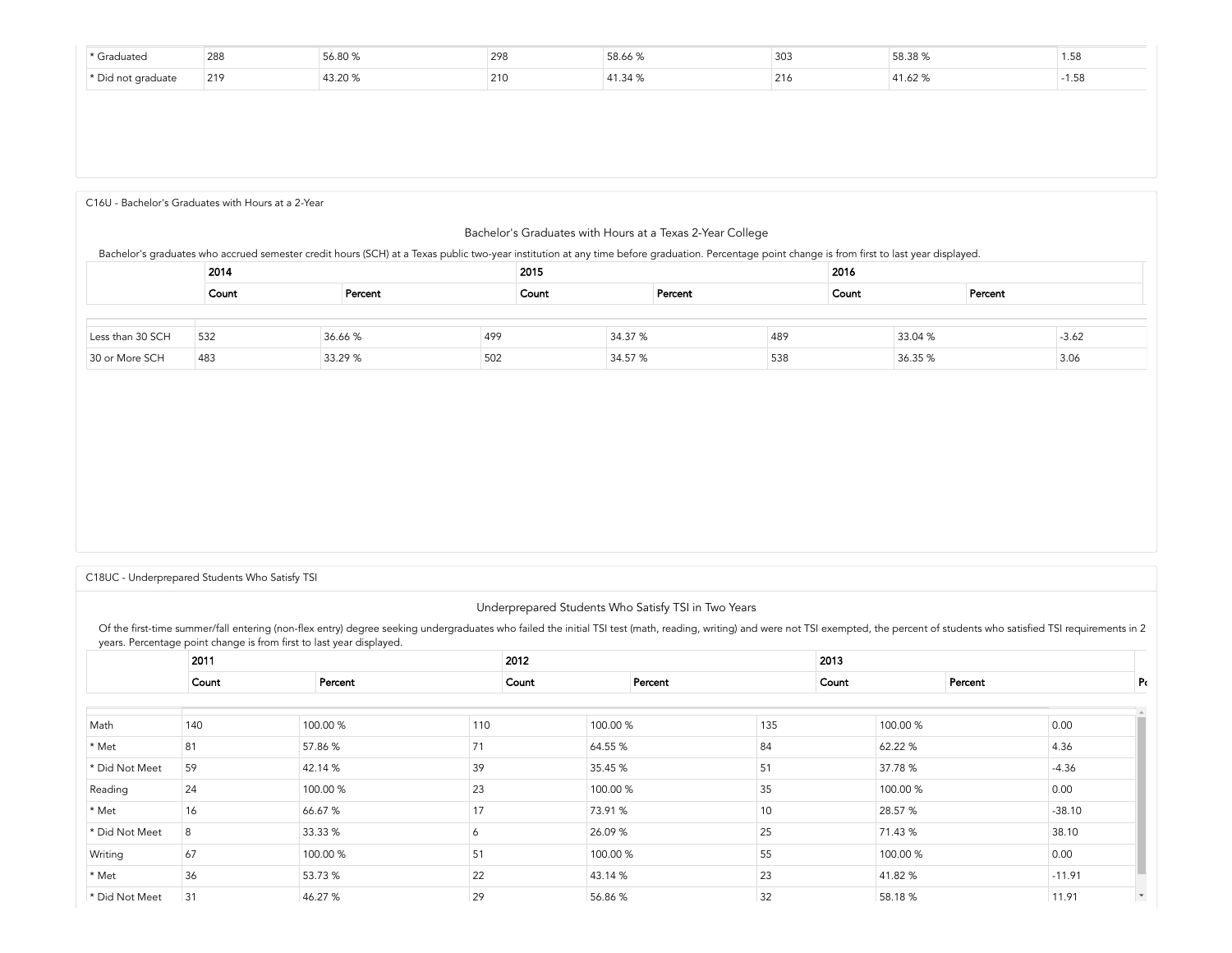<span id="page-8-0"></span>C19UC - [Underprepared/Prepared](#page-8-0) Completing Course

# Prepared Students Completing a College Level Course

Prepared first-time summer/fall entering (non-flex entry) degree seeking undergraduates are tracked to determine whether they successfully complete a college-level course in each subject area (math, reading, writing). Percentage point change is from first to last year displayed.

|                | 2011  |          |       |       |          |         |       | 2013  |          |         |         |              |
|----------------|-------|----------|-------|-------|----------|---------|-------|-------|----------|---------|---------|--------------|
|                | Count | Percent  |       | Count |          | Percent |       | Count |          | Percent |         | Ρc           |
|                |       |          |       |       |          |         |       |       |          |         |         |              |
| Math           | 1,073 | 100.00 % | 1,095 |       | 100.00 % |         | 1,165 |       | 100.00 % |         | 0.00    |              |
| * Met          | 640   | 59.65 %  | 689   |       | 62.92 %  |         | 755   |       | 64.81%   |         | 5.16    |              |
| * Did Not Meet | 433   | 40.35 %  | 406   |       | 37.08 %  |         | 410   |       | 35.19%   |         | $-5.16$ |              |
| Reading        | 1,189 | 100.00 % | 1,182 |       | 100.00 % |         | 1,265 |       | 100.00 % |         | 0.00    |              |
| * Met          | 942   | 79.23 %  | 980   |       | 82.91 %  |         | 1,060 |       | 83.79%   |         | 4.56    |              |
| * Did Not Meet | 247   | 20.77 %  | 202   |       | 17.09 %  |         | 205   |       | 16.21%   |         | $-4.56$ |              |
| Writing        | 1,146 | 100.00 % | 1,154 |       | 100.00 % |         | 1,245 |       | 100.00 % |         | 0.00    |              |
| * Met          | 636   | 55.50 %  | 656   |       | 56.85 %  |         | 679   |       | 54.54 %  |         | $-0.96$ |              |
| * Did Not Meet | 510   | 44.50 %  | 498   |       | 43.15 %  |         | 566   |       | 45.46 %  |         | 0.96    | $\mathbf{v}$ |

All Prepared

Blue Selected White Unselected

<span id="page-8-1"></span>C19UC - [Underprepared/Prepared](#page-8-1) Completing Course

#### Underprepared Students Completing a College Level Course

Underprepared first-time summer/fall entering (non-flex entry) degree seeking undergraduates are tracked to determine whether they successfully complete a college-level course in each subject area (math, reading, writing). Percentage point change is from first to last year displayed.

|                | 2011  |          |     | 2012     |         |     | 2013  |          |         |          |                          |
|----------------|-------|----------|-----|----------|---------|-----|-------|----------|---------|----------|--------------------------|
|                | Count | Percent  |     | Count    | Percent |     | Count |          | Percent |          | Pc                       |
|                |       |          |     |          |         |     |       |          |         |          |                          |
| Math           | 140   | 100.00 % | 110 | 100.00 % |         | 135 |       | 100.00 % |         | 0.00     |                          |
| * Met          | 42    | 30.00 %  | 43  | 39.09 %  |         | 51  |       | 37.78 %  |         | 7.78     |                          |
| * Did Not Meet | 98    | 70.00 %  | 67  | 60.91%   |         | 84  |       | 62.22 %  |         | $-7.78$  |                          |
| Reading        | 24    | 100.00 % | 23  | 100.00 % |         | 35  |       | 100.00 % |         | 0.00     |                          |
| * Met          | Ô     | 25.00 %  | 10  | 43.48 %  |         | 8   |       | 22.86%   |         | $-2.14$  |                          |
| * Did Not Meet | 18    | 75.00 %  | 13  | 56.52 %  |         | 27  |       | 77.14 %  |         | 2.14     |                          |
| Writing        | 67    | 100.00 % | 51  | 100.00 % |         | 55  |       | 100.00 % |         | 0.00     |                          |
| * Met          | 23    | 34.33 %  | 12  | 23.53 %  |         | 12  |       | 21.82%   |         | $-12.51$ |                          |
| * Did Not Meet | 44    | 65.67 %  | 39  | 76.47 %  |         | 43  |       | 78.18%   |         | 12.51    | $\overline{\phantom{a}}$ |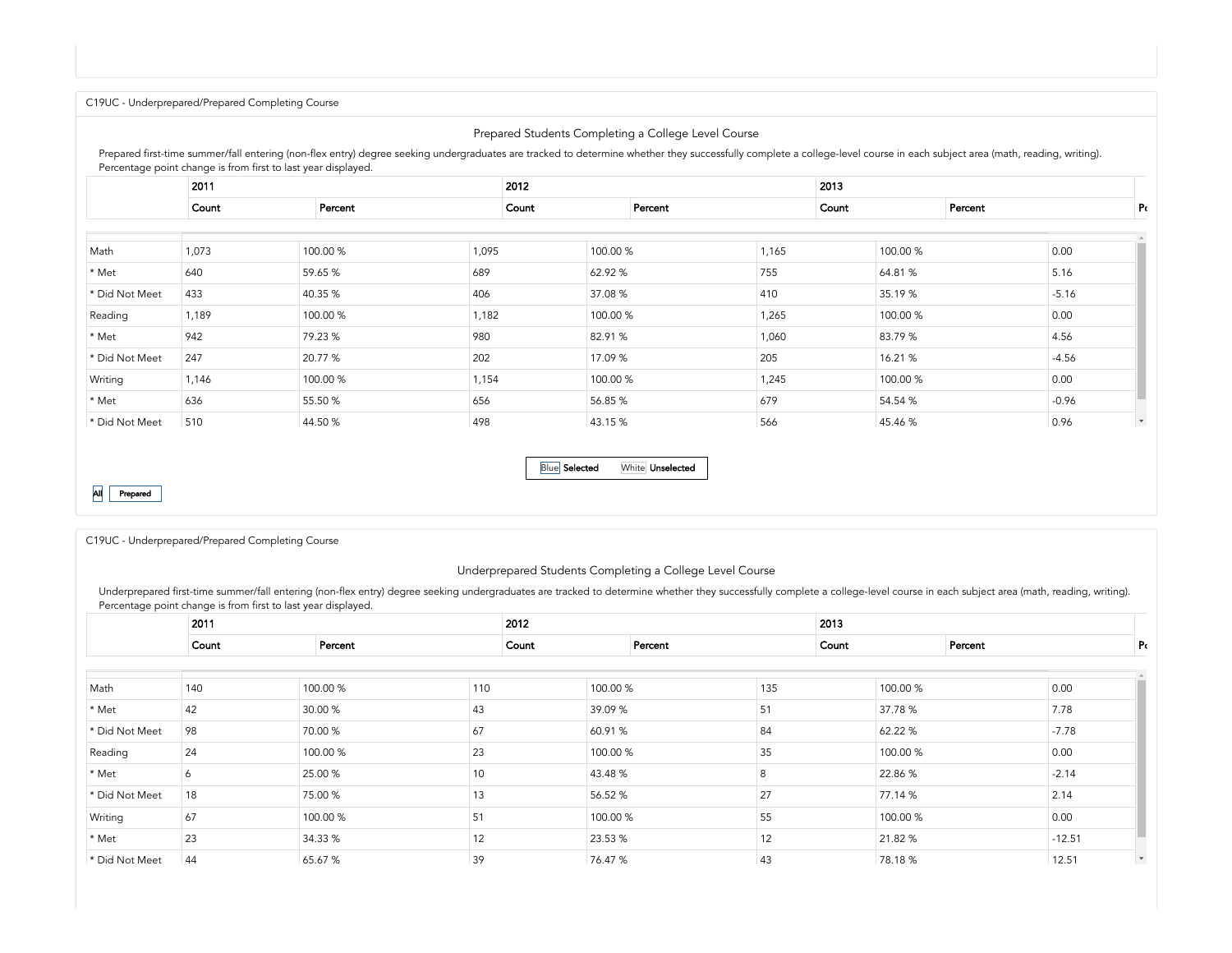Blue Selected White Unselected

C20U - [Underprepared/Prepared](#page-9-0) Receiving Award

<span id="page-9-0"></span>

|                          | 2014                        |     |          |         |      | 2015                        |     |          |         | 2016 |                             |     |          |         |
|--------------------------|-----------------------------|-----|----------|---------|------|-----------------------------|-----|----------|---------|------|-----------------------------|-----|----------|---------|
|                          | <b>Entering Fall Cohort</b> |     | Count    | Percent |      | <b>Entering Fall Cohort</b> |     | Count    | Percent |      | <b>Entering Fall Cohort</b> |     | Count    | Percent |
|                          |                             |     |          |         |      |                             |     |          |         |      |                             |     |          |         |
| Prepared                 | 2008                        | 824 | 100.00 % |         | 2009 |                             | 862 | 100.00 % | 2010    |      |                             | 981 | 100.00 % | 0.00    |
| * Baccalaureate or Above |                             | 451 | 54.73 %  |         |      |                             | 454 | 52.67 %  |         |      |                             | 566 | 57.70 %  | 2.97    |
| * No Award               |                             | 373 | 45.27 %  |         |      |                             | 408 | 47.33 %  |         |      |                             | 415 | 42.30 %  | $-2.97$ |
| Underprepared            | 2008                        | 269 | 100.00 % |         | 2009 |                             | 331 | 100.00 % | 2010    |      |                             | 246 | 100.00 % | 0.00    |
| * Baccalaureate or Above |                             | 75  | 27.88 %  |         |      |                             | 88  | 26.59%   |         |      |                             | 59  | 23.98 %  | $-3.90$ |
| * No Award               |                             | 194 | 72.12 %  |         |      |                             | 243 | 73.41 %  |         |      |                             | 187 | 76.02 %  | 3.90    |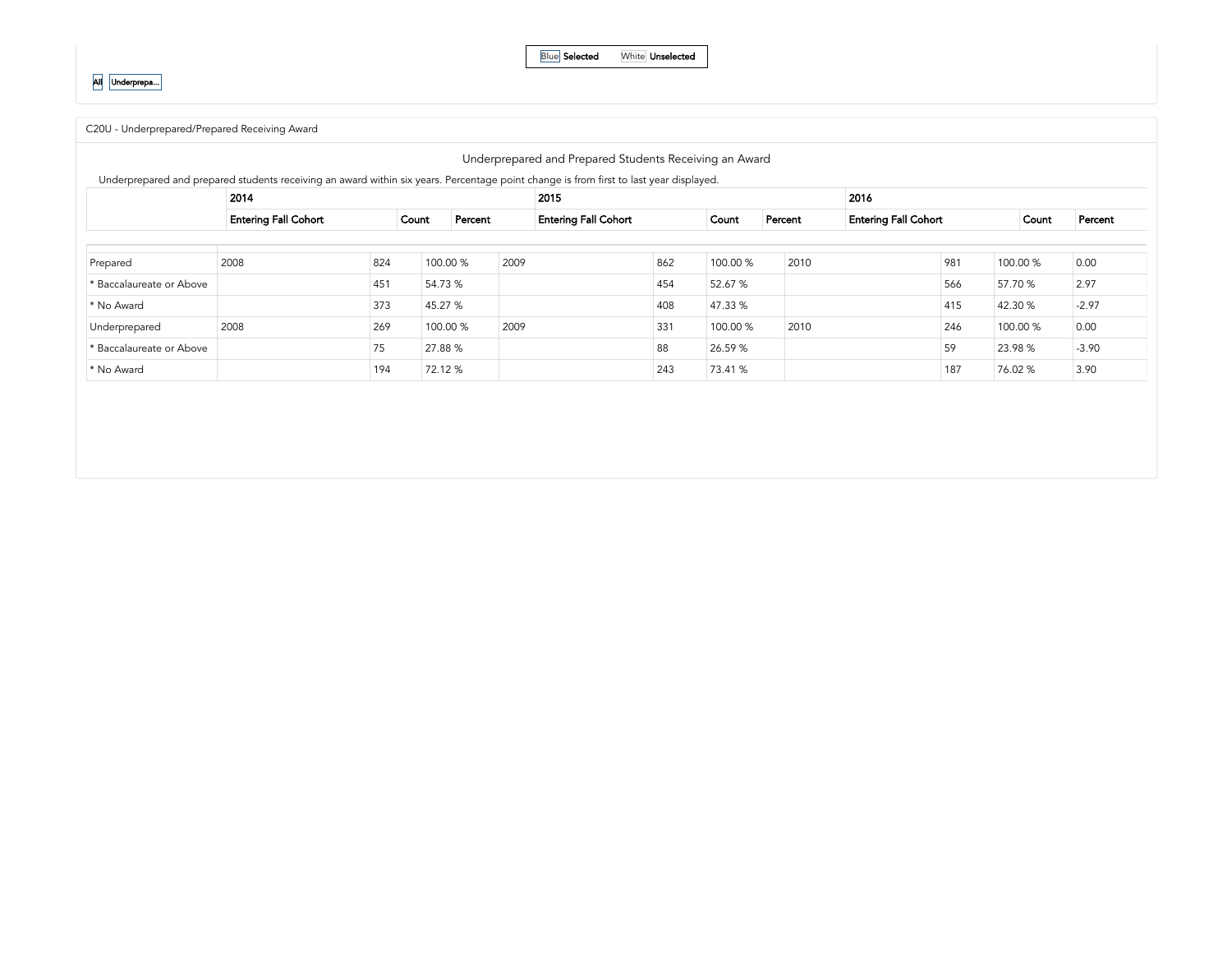

<span id="page-10-0"></span>M01A - Working or Enrolled within One Year

Working or Enrolled within One Year after Award

Students found working or enrolled within one year after earning a degree or certificate.

|                             | 2013  |         |         |       | 2014  |         |         |       | 2015     |       |
|-----------------------------|-------|---------|---------|-------|-------|---------|---------|-------|----------|-------|
|                             | Count |         | Percent |       | Count |         | Percent |       | Count    | Perce |
|                             |       |         |         |       |       |         |         |       |          |       |
| Total                       | 1,726 | 100.00% |         | 1,822 |       | 100.00% |         | 1,889 | 100.00 % |       |
| <b>Working Only</b>         | 1,093 | 63.33 % |         | 1,180 |       | 64.76%  |         | 1,219 | 64.53 %  |       |
| Enrolled Only               | 91    | 5.27 %  |         | 75    |       | 4.12%   |         | 66    | 3.49 %   |       |
| <b>Working and Enrolled</b> | 235   | 13.62 % |         | 233   |       | 12.79 % |         | 224   | 11.86 %  |       |
| Not Found                   | 307   | 17.79 % |         | 334   |       | 18.33 % |         | 380   | 20.12 %  |       |

M02U - Certification and Licensure Pass Rates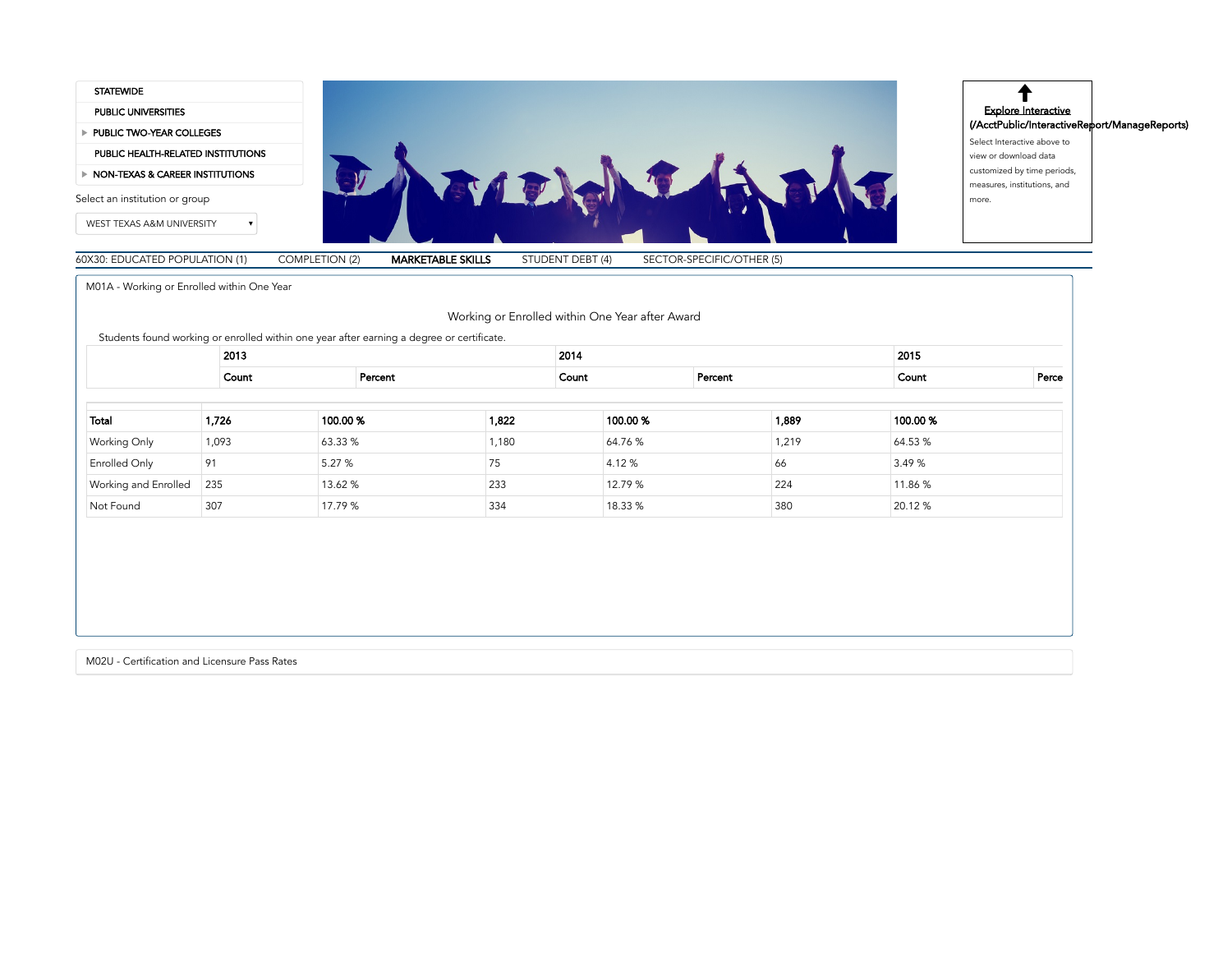<span id="page-11-0"></span>

| <b>STATEWIDE</b>                                                             |                       |                       |                                        |                           |         |                                                              |
|------------------------------------------------------------------------------|-----------------------|-----------------------|----------------------------------------|---------------------------|---------|--------------------------------------------------------------|
| PUBLIC UNIVERSITIES                                                          |                       |                       |                                        |                           |         | <b>Explore Interactive</b>                                   |
| PUBLIC TWO-YEAR COLLEGES                                                     |                       |                       |                                        |                           |         | (/AcctPublic/InteractiveRepor<br>Select Interactive above to |
| PUBLIC HEALTH-RELATED INSTITUTIONS                                           |                       |                       |                                        |                           |         | view or download data                                        |
| > NON-TEXAS & CAREER INSTITUTIONS                                            |                       |                       |                                        |                           |         | customized by time periods,<br>measures, institutions, and   |
| Select an institution or group                                               |                       | JAROJ                 |                                        |                           |         | more.                                                        |
| WEST TEXAS A&M UNIVERSITY<br>$\pmb{\mathrm{v}}$                              |                       |                       |                                        |                           |         |                                                              |
| 60X30: EDUCATED POPULATION (1)                                               | <b>COMPLETION (2)</b> | MARKETABLE SKILLS (3) | <b>STUDENT DEBT</b>                    | SECTOR-SPECIFIC/OTHER (5) |         |                                                              |
| S01A - Student Debt to First Year Wage                                       |                       |                       |                                        |                           |         |                                                              |
|                                                                              |                       |                       | Median Student Debt to First Year Wage |                           |         |                                                              |
| Median Student Debt to First Year Wage                                       |                       |                       |                                        |                           |         |                                                              |
|                                                                              | 2012                  |                       | 2013                                   |                           | 2014    |                                                              |
|                                                                              | Pct                   |                       | Pct                                    |                           | Pct     |                                                              |
|                                                                              |                       |                       |                                        |                           |         |                                                              |
| Data                                                                         | 72.01 %               |                       | 69.62%                                 |                           | 70.34 % |                                                              |
|                                                                              |                       |                       |                                        |                           |         |                                                              |
|                                                                              |                       |                       |                                        |                           |         |                                                              |
| S02UH - Excess Semester Credit Hours                                         |                       |                       |                                        |                           |         |                                                              |
|                                                                              |                       |                       | Excess Semester Credit Hours Attempted |                           |         |                                                              |
| Average semester credit hours attempted when completing a bachelor's degree. | 2014                  | 2015                  |                                        | 2016                      |         |                                                              |

<span id="page-11-1"></span>

| Same  |     |    |                | $-42.86%$ |
|-------|-----|----|----------------|-----------|
| Other |     |    | $\overline{0}$ | $-15.79%$ |
| Total | . . | 10 |                | -25.00 %  |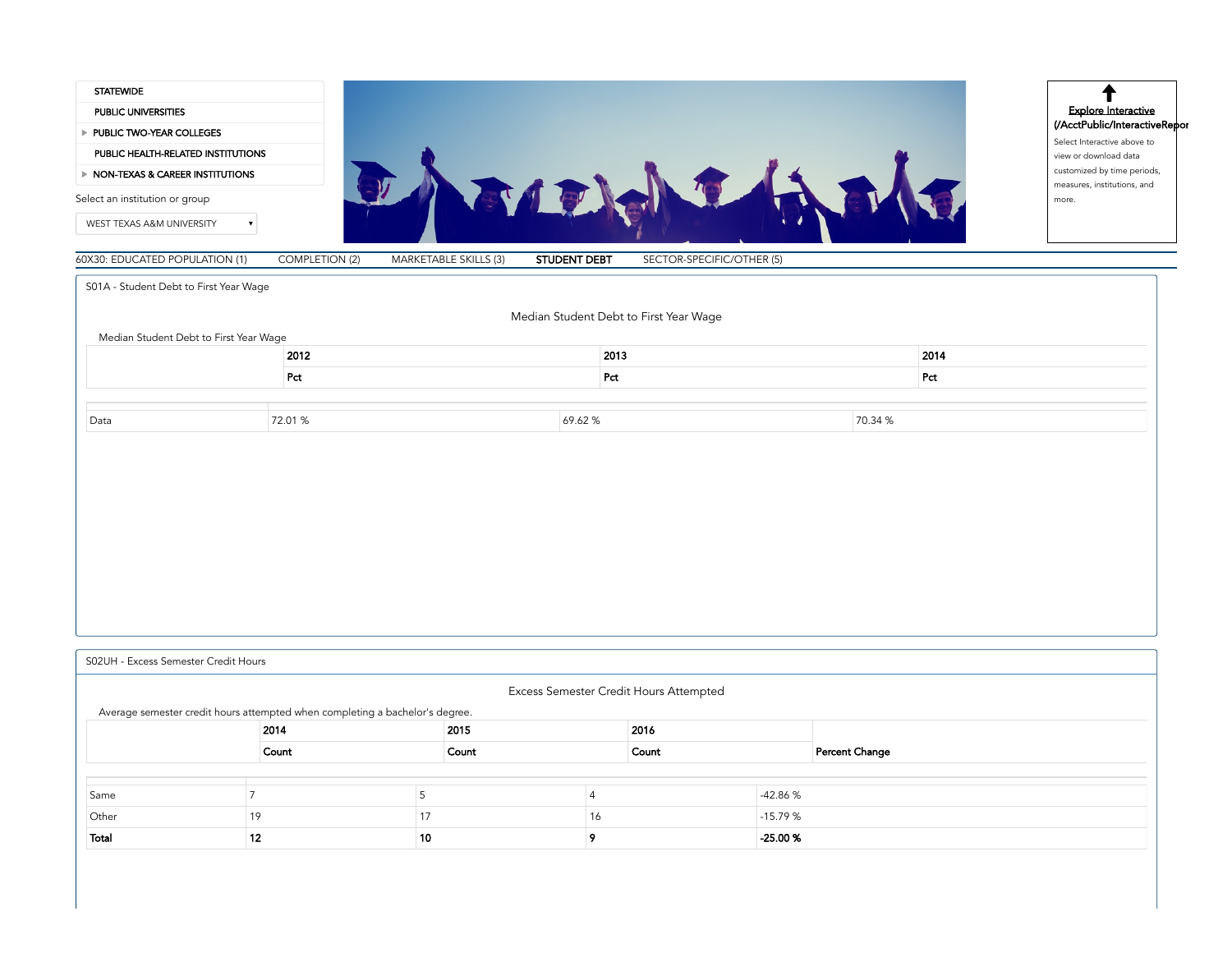<span id="page-12-0"></span>

| S03UH - Percent of Graduates with Debt                                                              |                      |         |     |        |     |       |              |  |  |
|-----------------------------------------------------------------------------------------------------|----------------------|---------|-----|--------|-----|-------|--------------|--|--|
| Percent of Undergraduates Completing with Debt                                                      |                      |         |     |        |     |       |              |  |  |
| Percent of undergraduate students earning an associate or bachelor's degree with student loan debt. |                      |         |     |        |     |       |              |  |  |
|                                                                                                     | 2015<br>2013<br>2014 |         |     |        |     |       |              |  |  |
|                                                                                                     | Pct                  |         | Pct |        | Pct |       | Point Change |  |  |
|                                                                                                     |                      |         |     |        |     |       |              |  |  |
| Associate's                                                                                         |                      |         |     |        |     | 0%    |              |  |  |
| Bachelor<br>65.33 %<br>65.49 %<br>65.75 %<br>0.25%                                                  |                      |         |     |        |     |       |              |  |  |
| Total                                                                                               | 65.49%               | 65.33 % |     | 65.75% |     | 0.25% |              |  |  |

[S04UCH](#page-12-1) - Tuition and Fees

<span id="page-12-1"></span>

| Average cost of mandatory tuition and fees charged a student taking 30 semester credit hours. | Tuition and Fees |        |         |        |         |        |
|-----------------------------------------------------------------------------------------------|------------------|--------|---------|--------|---------|--------|
|                                                                                               |                  |        |         |        |         | 2017   |
|                                                                                               |                  | Amount |         | Amount |         | Amount |
|                                                                                               |                  |        |         |        |         |        |
| Average Tuition and Fees                                                                      | \$7,361          |        | \$7,514 |        | \$7,666 |        |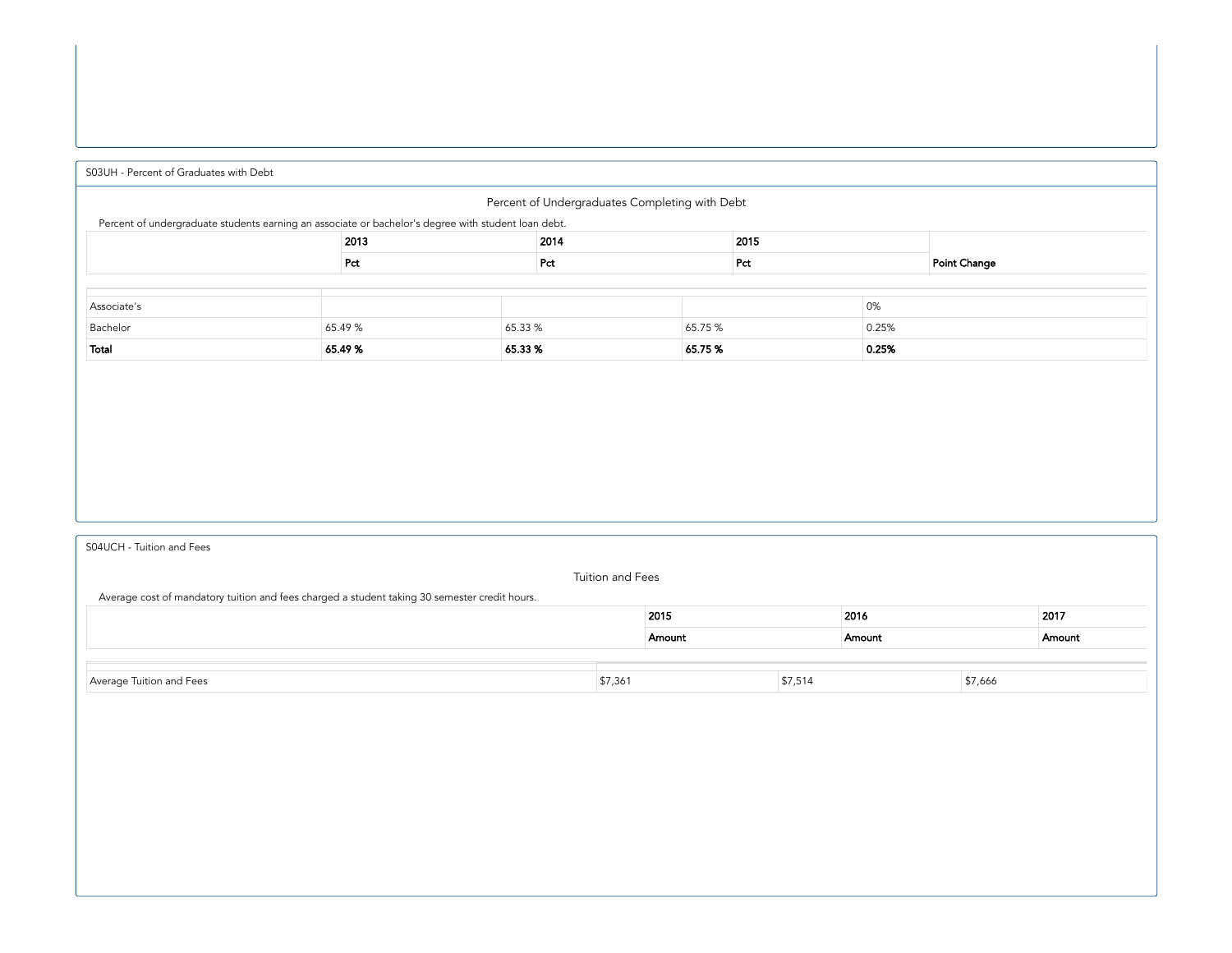<span id="page-13-0"></span>S06UCH - Average Debt of [Graduates](#page-13-0) with Loans

## Average Debt of Graduates with Loans

Each student's debt at time of receiving an applicable degree, based on the highest degree earned.

|       | 2013     | 2014     | 2015     |                    |       |                |
|-------|----------|----------|----------|--------------------|-------|----------------|
|       | Amount   | Amount   |          | Amount             |       | Percent Change |
|       |          |          |          |                    |       |                |
| Same  | \$25,428 | \$26,341 | \$27,671 |                    | 8.82% |                |
| Other | \$24,552 | \$26,456 |          | \$25,765<br>4.94 % |       |                |
| Total | \$25,073 | \$26,385 | \$27,000 |                    | 7.69% |                |

S07UC - Percent of Attempted SCH [Completed](#page-13-1)

<span id="page-13-1"></span>

| 307 OC - Fercent or Attempted 3CH Completed                                                                     |                              |      |         |      |         |      |  |  |
|-----------------------------------------------------------------------------------------------------------------|------------------------------|------|---------|------|---------|------|--|--|
| Percent of State-funded Attempted SCH Completed                                                                 |                              |      |         |      |         |      |  |  |
| State-funded semester credit hours (SCH) completed divided by the state-funded semester credit hours attempted. |                              |      |         |      |         |      |  |  |
|                                                                                                                 |                              | 2013 |         | 2014 |         | 2015 |  |  |
|                                                                                                                 |                              | Pct  |         | Pct  |         | Pct  |  |  |
|                                                                                                                 |                              |      |         |      |         |      |  |  |
| Completed                                                                                                       | 94.04 %<br>94.18%<br>94.17 % |      |         |      |         |      |  |  |
| Successfully completed                                                                                          | 88.29 %                      |      | 86.51 % |      | 87.52 % |      |  |  |

<span id="page-13-2"></span>

| S08UC - Time to Degree                                                                                                                                                                      |             |             |             |                |  |  |  |  |
|---------------------------------------------------------------------------------------------------------------------------------------------------------------------------------------------|-------------|-------------|-------------|----------------|--|--|--|--|
| Average Time to Degree in Years<br>The average length of time in years to complete a bachelor's degree (for public universities) or an associate degree (for public two-year institutions). |             |             |             |                |  |  |  |  |
| 2014<br>2015<br>2016                                                                                                                                                                        |             |             |             |                |  |  |  |  |
|                                                                                                                                                                                             | TotalCount1 | TotalCount1 | TotalCount1 | Percent Change |  |  |  |  |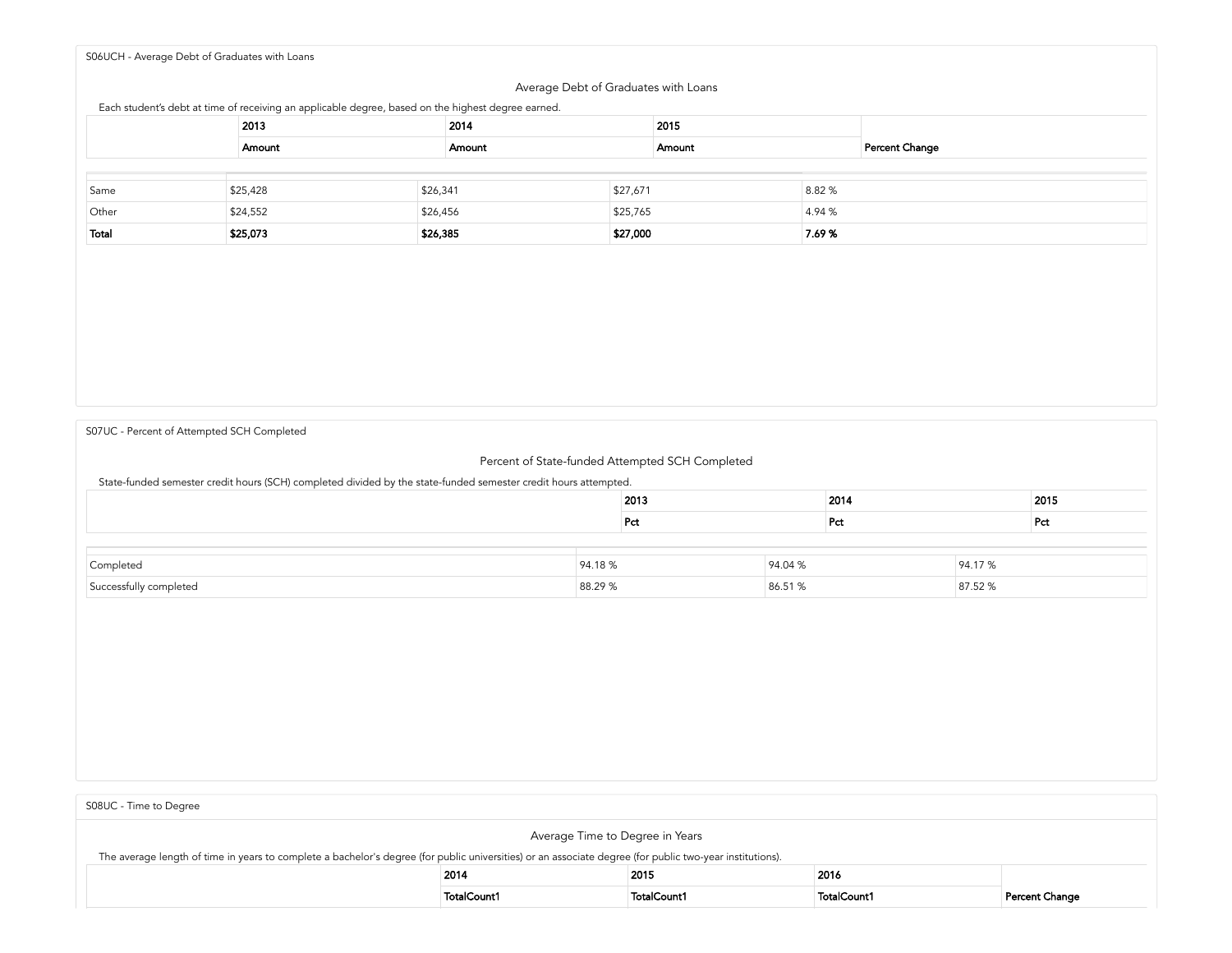| Average Time to Degree | 5.20 | 5.20 | 4.80 | $-7.69%$ |  |
|------------------------|------|------|------|----------|--|
|                        |      |      |      |          |  |
|                        |      |      |      |          |  |
|                        |      |      |      |          |  |
|                        |      |      |      |          |  |

## S09UC - SCH to [Degree](#page-14-0)

<span id="page-14-0"></span>

|                                                                                                                                                                        |     | Average SCH to Degree |     |       |     |       |          |                |
|------------------------------------------------------------------------------------------------------------------------------------------------------------------------|-----|-----------------------|-----|-------|-----|-------|----------|----------------|
| The average attempted semester credit hours (SCH) to complete a bachelor's degree (for public universities) or an associate degree (for public two-year institutions). |     |                       |     |       |     |       |          |                |
| 2015<br>2014<br>2016                                                                                                                                                   |     |                       |     |       |     |       |          |                |
|                                                                                                                                                                        |     | Count                 |     | Count |     | Count |          | Percent Change |
|                                                                                                                                                                        |     |                       |     |       |     |       |          |                |
| Average SCH to Degree                                                                                                                                                  | 133 |                       | 131 |       | 129 |       | $-3.01%$ |                |
|                                                                                                                                                                        |     |                       |     |       |     |       |          |                |
|                                                                                                                                                                        |     |                       |     |       |     |       |          |                |
|                                                                                                                                                                        |     |                       |     |       |     |       |          |                |

# S10UC - [Expenditures](#page-14-1) per FTE Student

<span id="page-14-1"></span>

| Expenditures per FTE Student      |          |        |          |        |          |        |  |  |  |
|-----------------------------------|----------|--------|----------|--------|----------|--------|--|--|--|
|                                   |          | 2014   |          | 2015   |          | 2016   |  |  |  |
|                                   |          | Amount |          | Amount |          | Amount |  |  |  |
|                                   |          |        |          |        |          |        |  |  |  |
| Instructional Support Per FTSE    | \$5,028  |        | \$5,389  |        | \$4,983  |        |  |  |  |
| Academic Support Per FTSE         | \$1,326  |        | \$1,453  |        | \$1,620  |        |  |  |  |
| Institutional Support Per FTSE    | \$1,408  |        | \$1,297  |        | \$1,613  |        |  |  |  |
| Other Expenditures Per FTSE       | \$5,093  |        | \$4,742  |        | \$5,651  |        |  |  |  |
| Total Operating Expenses Per FTSE | \$12,856 |        | \$12,881 |        | \$13,867 |        |  |  |  |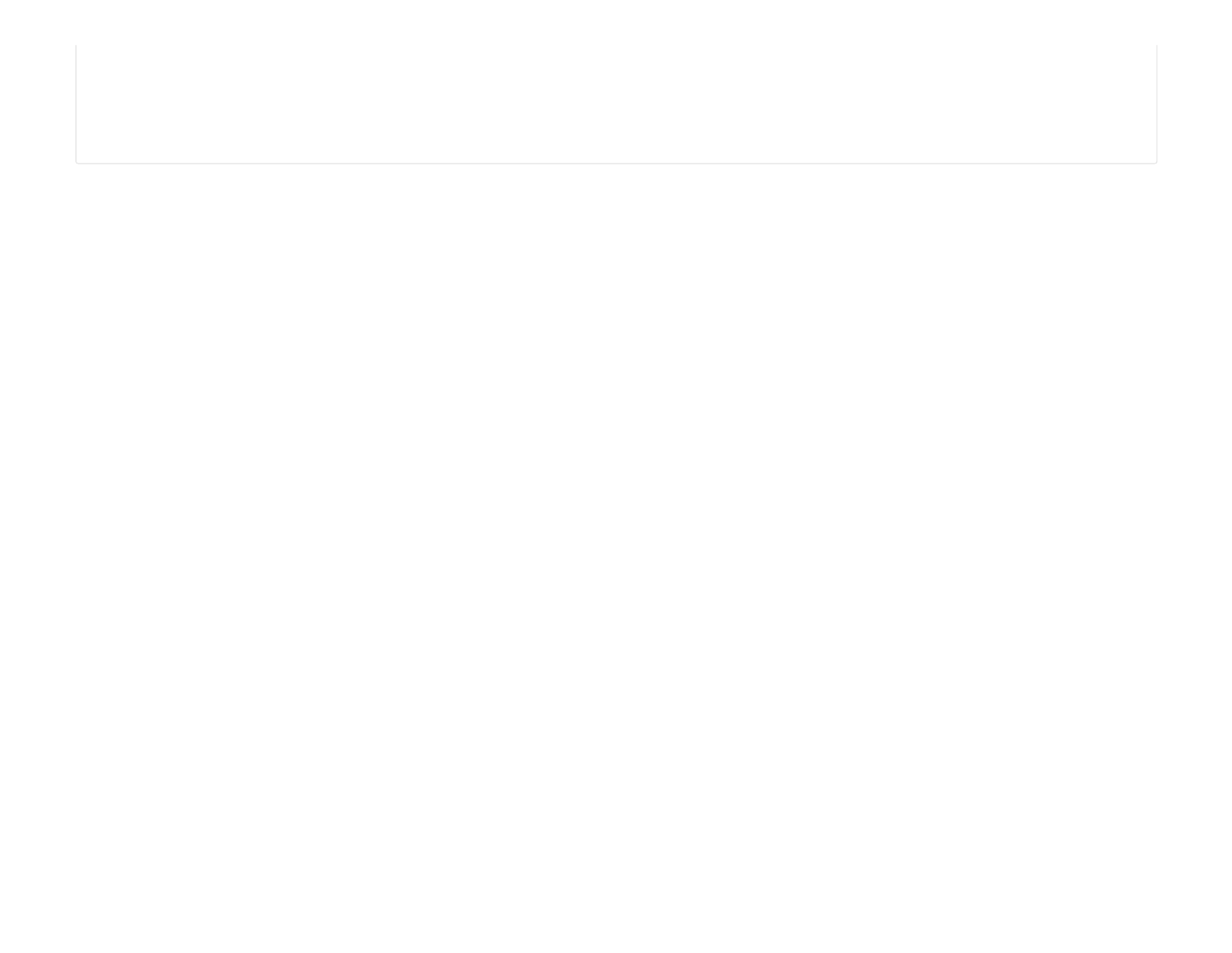

<span id="page-16-0"></span>X02U - [Average](#page-16-0) and Median Class Size

| Average and Median Lower Division Class Size |
|----------------------------------------------|
|----------------------------------------------|

Average and median lower division class size organized by class type (1, 2, and 4) at the freshman and sophomore level.

|                    |     | 2014  |     | 2015  |    | 2016  |          |                |
|--------------------|-----|-------|-----|-------|----|-------|----------|----------------|
|                    |     | Count |     | Count |    | Count |          | Percent Change |
|                    |     |       |     |       |    |       |          |                |
| Average Class Size | ا ب |       | 3U  |       | 29 |       | $-6.45%$ |                |
| Median Class Size  | رے  |       | ں ے |       | 25 |       | 0.00 %   |                |

<span id="page-16-1"></span>Student/Faculty Ratio Full-time student equivalents (FTSE) divided by full-time equivalent (FTE) faculty. 2015 RatioCount Student/Faculty Ratio 21:1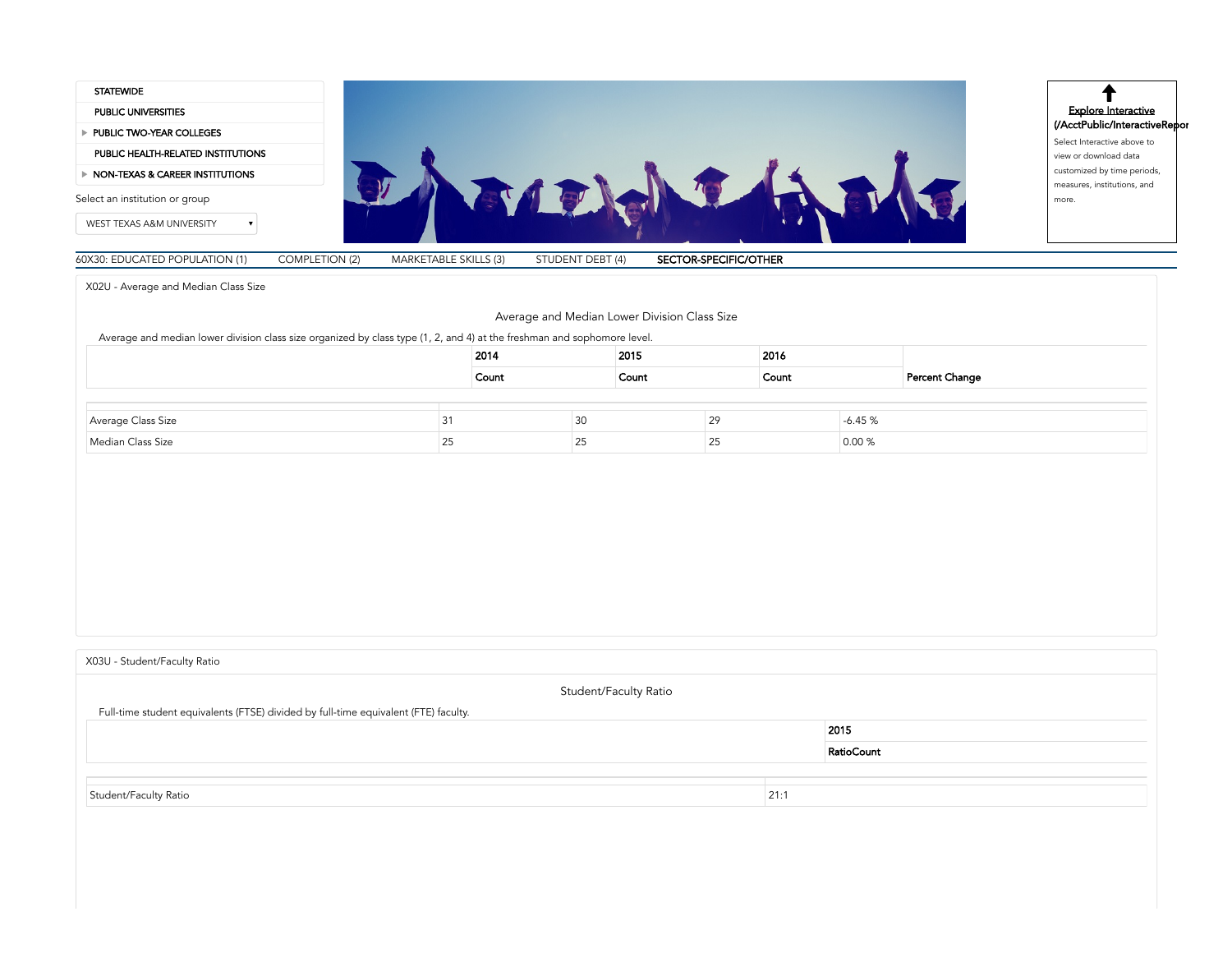<span id="page-17-0"></span>

| X05U - Research Expenditures per FTE Faculty                                                                                                                                                                                   |          |        |          |          |        |         |                |
|--------------------------------------------------------------------------------------------------------------------------------------------------------------------------------------------------------------------------------|----------|--------|----------|----------|--------|---------|----------------|
| Federal and Private Research Expenditures per FTE Faculty                                                                                                                                                                      |          |        |          |          |        |         |                |
| Federal and private research expenditures divided by the number of fall tenured/tenure-track full-time-equivalent faculty (ranks 1-5) with teaching responsibilities (01 and 02). Percent change is from first to last year di |          |        |          |          |        |         |                |
|                                                                                                                                                                                                                                |          | 2014   |          | 2015     | 2016   |         |                |
|                                                                                                                                                                                                                                |          | Amount |          | Amount   | Amount |         | Percent Change |
|                                                                                                                                                                                                                                |          |        |          |          |        |         |                |
| Federal and Private Research Expenditures per FTE faculty                                                                                                                                                                      | \$10,946 |        | \$14,009 | \$13,495 |        | 23.29 % |                |

#### X06UH -Research [Expenditures](#page-17-1) by Source of Funds

<span id="page-17-1"></span>

|                                                                                                                                                   |             | Research Expenditures by Source of Funds |        |             |             |           |                |  |
|---------------------------------------------------------------------------------------------------------------------------------------------------|-------------|------------------------------------------|--------|-------------|-------------|-----------|----------------|--|
| Total research expenditures by source of funds (federal, state, private, and institutional). Percent change is from first to last year displayed. |             |                                          |        |             |             |           |                |  |
|                                                                                                                                                   | 2014        |                                          |        | 2015        |             | 2016      |                |  |
|                                                                                                                                                   | Amount      |                                          | Amount | Amount      |             |           | Percent Change |  |
|                                                                                                                                                   |             |                                          |        |             |             |           |                |  |
| Total                                                                                                                                             | \$5,026,012 | \$4,106,137                              |        | \$4,048,171 |             | $-19.46%$ |                |  |
| Federal                                                                                                                                           | \$1,550,542 | \$1,913,999                              |        |             | \$1,735,084 |           |                |  |
| <b>State Appropriations</b>                                                                                                                       | \$3,095,336 | \$1,805,652                              |        |             | \$1,727,148 |           |                |  |
| Institutional                                                                                                                                     | \$31,414    | \$89,302                                 |        |             | \$288,811   |           |                |  |
| Private                                                                                                                                           | \$348,720   | \$297,184                                |        | \$297,128   | $-14.79%$   |           |                |  |